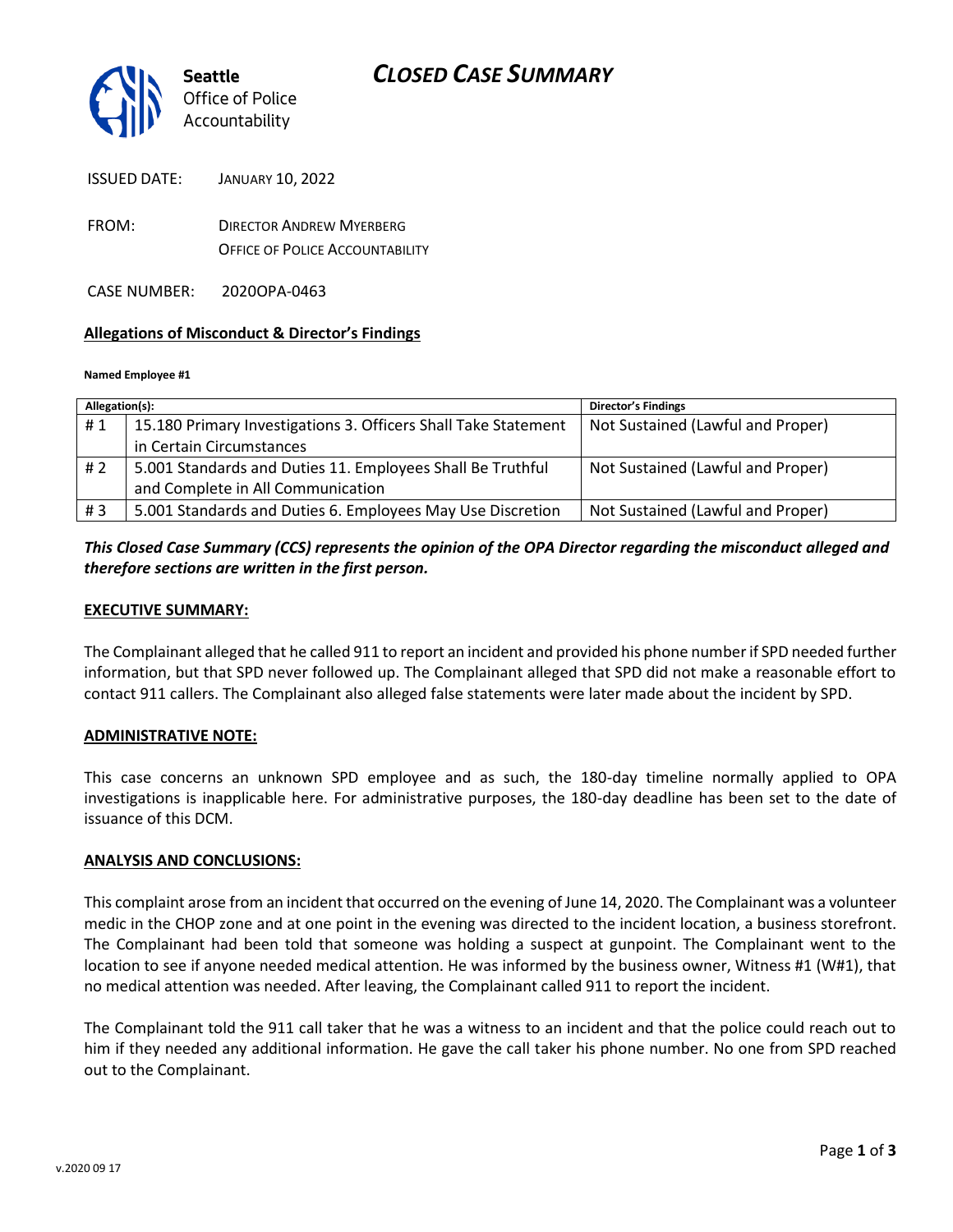

**Seattle** *Office of Police Accountability*

# *CLOSED CASE SUMMARY*

OPA CASE NUMBER: 2020OPA-0463

SPD later published a press release regarding the incident. The press release stated that the business owners, referred to in the press release as "victims" of an attempted robbery, had contacted the police but that "officers were unable to reach the victims by phone at the time of the incident."

OPA reviewed the phone logs from the night of the incident. The records indicated that W#1 had made several phone calls to SPD reporting a break-in and a fire at his business. A 911 call taker called W#1 back, but the call went to voicemail. W#1 called back a minute later, but the call disconnected. The call taker called W#1 back again and W#1 provided details regarding the suspect that broke into his business. There was no indication that a callback was ever made to the Complainant or any other witnesses who called in the incident from that evening.

OPA also reviewed relevant police reports from the time of the incident. Officers had staged themselves nearby to where the incident occurred but did not enter because it was located in or around the CHOP area. When W#1 reported a fire at his business, officers used binoculars to see if there was a fire and asked people walking by if they had seen a fire in the business. There was no indication that a fire had been observed. Seattle Fire Department declined to respond to the call from W#1 because SPD did not first respond to the incident location to declare it safe.

OPA interviewed the Complainant about his allegations. The Complainant stated that he never heard back from SPD after providing his contact information and that he never saw any officers at the scene. He also said that he did not stay at the scene until the incident was cleared because it was near the end of his time volunteering as a paramedic that day.

# **Named Employee #1 - Allegation #1** *15.180 Primary Investigations 3. Officers Shall Take Statements in Certain Circumstances*

SPD Policy 15.180-POL-3 requires that officers shall take victim statements in all domestic violence investigations, and instructs that, where it is a felony investigation, witness statements are also mandatory. (SPD Policy 15.180-POL-1) Officers are further encouraged to take statements in other investigations "as they deem necessary." (*Id*.)

The Complainant was not a victim of the incident he reported to 911. Accordingly, officers were not required to contact the Complainant even though he gave his number to 911 and offered to provide additional information. The fact that SPD did not contact the Complainant to take a witness statement does not violate policy. As such, OPA recommends that this allegation be Not Sustained – Lawful and Proper.

# Recommended Finding: **Not Sustained (Lawful and Proper)**

# **Named Employee #1 - Allegation #2** *5.001 Standards and Duties 11. Employees Shall Be Truthful and Complete in All Communication*

SPD Policy 5.001-POL-11 requires Department employees to be truthful and complete in all communications. (SPD Policy 5.001-POL-11) The Complainant alleged that SPD was untruthful in its press release regarding the incident because he had not been contacted to provide details to the officers.

Upon review, OPA finds there is insufficient evidence to prove that the press release was materially inaccurate. The press release stated that SPD tried to contact the victims, which included W#1. The call logs confirm that at least two